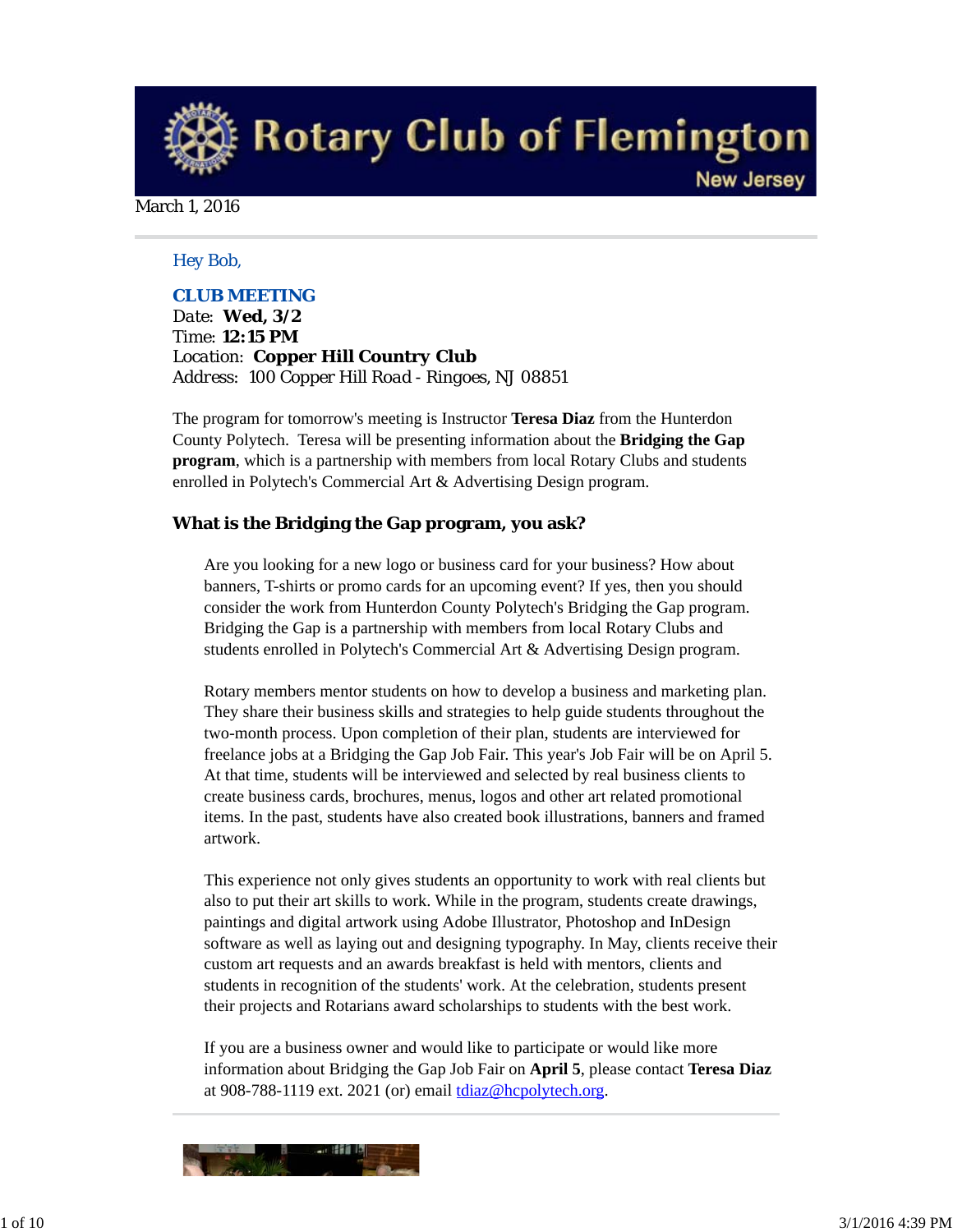

## *9th Annual HUNTERDON COUNTY ROTARY SOUP COOK-OFF* **Held on Monday, February 29, 2016 5:00 to 7:00pm** at the H.C.R.H.S. Commons 29 Junction Road - Flemington, NJ

A more detailed report will be coming in the near future, but Mick Schaible wanted to pass along the

winners:

## **Winners of the PEOPLE's Choice:**

1st Place (People's Choice): **Huterdon County Polytech (Career Cafe)** for their **Parsnip White Bean & Roasted Garlic** 

2nd Place (People's Choice): **Cook to Order** for their **Tomato & Spinach Bisque** 

3rd Place (People's Choice): **55 Main** for their **Lobster Pot Pie** 

## **Winners of the JUDGE's Choice:**

1st Place (Judge's Choice): **55 Main** for their **Lobster Pot Pie** 

2nd Place (Judge's Choice): **The Pattenburg House** for their **Broccoli Cheddar** 

3rd Place (Judge's Choice): **Atrium Cafe (Hunterdon Wellness Center)** for their **Hot & Sour Asian Chicken**

Best Table Presentation: **Hunterdon Medical Center**

|                                                | Thanks to the 2016 Participating Restaurants                   |  |
|------------------------------------------------|----------------------------------------------------------------|--|
| 1) Milford Oyster House                        | <b>Bayou Black Bean Soup</b>                                   |  |
| 2) 55 Main                                     | <b>Lobster Pot Pie</b>                                         |  |
| 3) The Pattenburg House                        | Broccoli Cheddar                                               |  |
| 4) Cook To Order                               | Tomato & Spinach Bisque                                        |  |
| 5) Jakes Restaurant & Bar                      | <b>Cream of Mushroom</b>                                       |  |
| 6) Brunello Trattoria                          | <b>Italian Wedding Soup</b>                                    |  |
| 7) Caffe Galleria                              | Chicken Chili                                                  |  |
| 8) Oase Grille (Clinton Holiday Inn)           | <b>Butternut Squash Bisque</b>                                 |  |
| 9) Copper Hill Country Club                    | <b>Broccoli Cheddar</b>                                        |  |
| 10) Basil Bandwagon                            | <b>Mulligatawny Soup</b>                                       |  |
| 11) Hunterdon County Polytech<br>(Career Cafe) | Parsnip White Bean & Roasted Garlic                            |  |
| 12) Dockside Market & Grill                    | <b>Crab &amp; Barley Soup</b>                                  |  |
| 13) Rosemont Cafe                              | <b>Black Bean with Cilantro, Sour Cream &amp;</b><br>Tortillas |  |

#### **Thanks to the 2016 Participating Restaurants**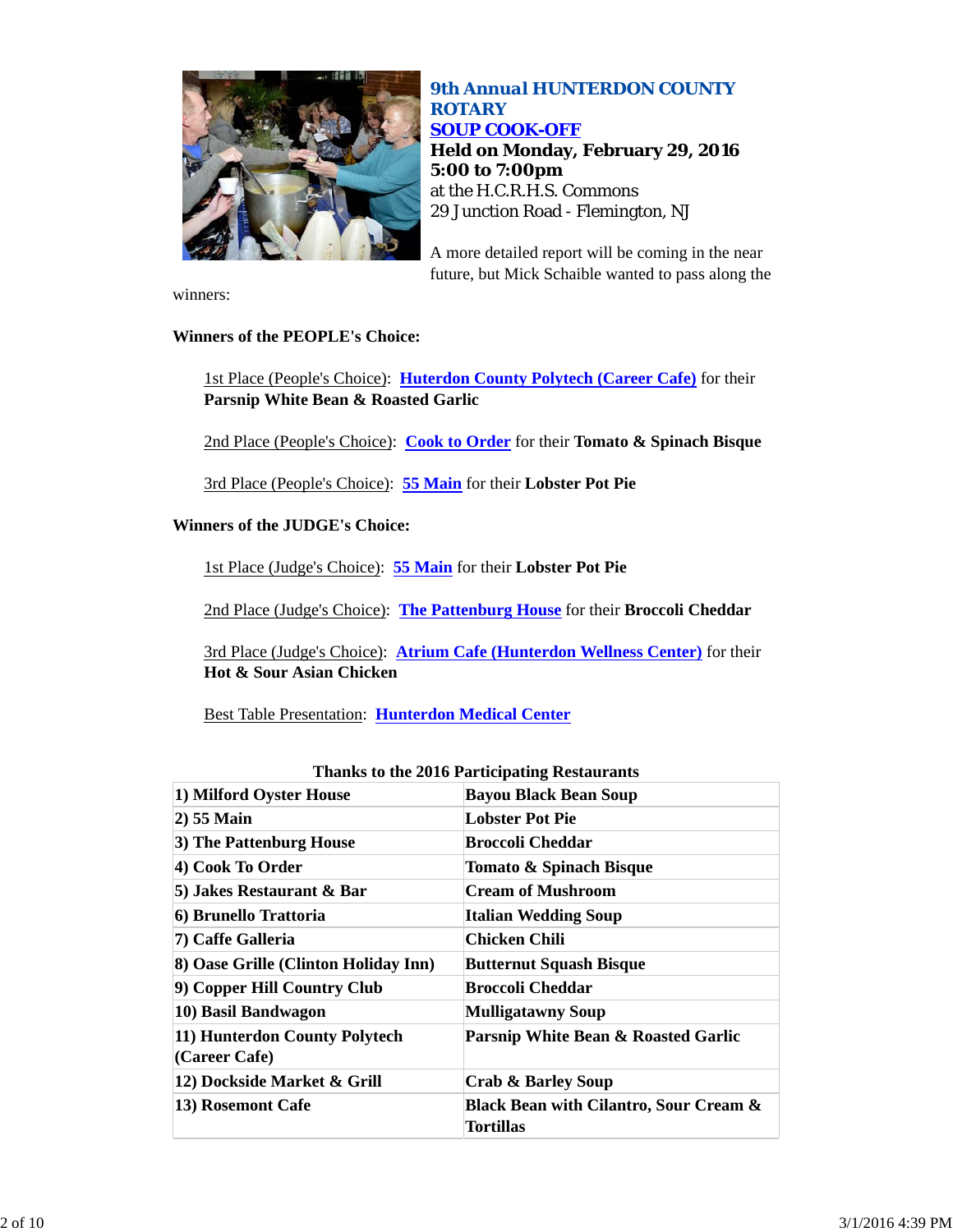**14) Hunterdon Medical Center Carrot Ginger 15) Atrium Cafe (Hunterdon Wellness Center) Hot & Sour Asian Chicken Soup**



## *PHOTO ALBUM for the 2016 H.C. Rotary Soup Cook-Off* **Held on Monday, February 29**

**Click Here** or on the photo to the left to view the Photo Album from the recent 2016 Soup Cook-Off event.

A very special thanks to the Rev. Dr. Herb Bohler for taking the photos and generating the album for everyone to enjoy.

## *PROPOSED NEW MEMBER* **Cheryl Goldsmith**

The Membership Committee and Board have approved **Cheryl Goldsmith** for potential membership in the Rotary Club of Flemington. Cheryl has been proposed by Lynn Hyman and has attended several of our club meetings. She would have the proposed classification of "**Realtor**". Cheryl is a Realtor with Keller Williams Towne Square Realty in Basking Ridge, NJ.

You will remember Cheryl from helping at Copper Hill in the recent past. Cheryl enjoyed our club and it's members so much that she is now looking to join!

President Mick will announce this information at the 2/24/2016 lunch meeting. Members have until the end of business on Tuesday, 3/1/2016 to submit a written objection to the board. If no objections are received, Cheryl will be eligible for membership and will have her Orientation meeting scheduled.

## *PROPOSED NEW MEMBER* **Michael Goodwin**

The Membership Committee and Board have approved **Michael Goodwin** for potential membership in the Rotary Club of Flemington. Michael has been proposed by Joe Ziegler and has attended several of our club meetings. He would have the proposed classification of "**Youth Development**". Michael is a District Executive for the Washington Crossing Council of Boy Scouts of America, located in Doylestown, PA. Michael has 15 years experience as a Scouting Volunteer and is a past member of the Knights of Columbus. Michael resides in Chalfont, PA.

Michael would be taking the place of prior member, John Erskine, who left Flemington Rotary last year due to a job promotion within the Washington Crossing Council of Boy Scouts.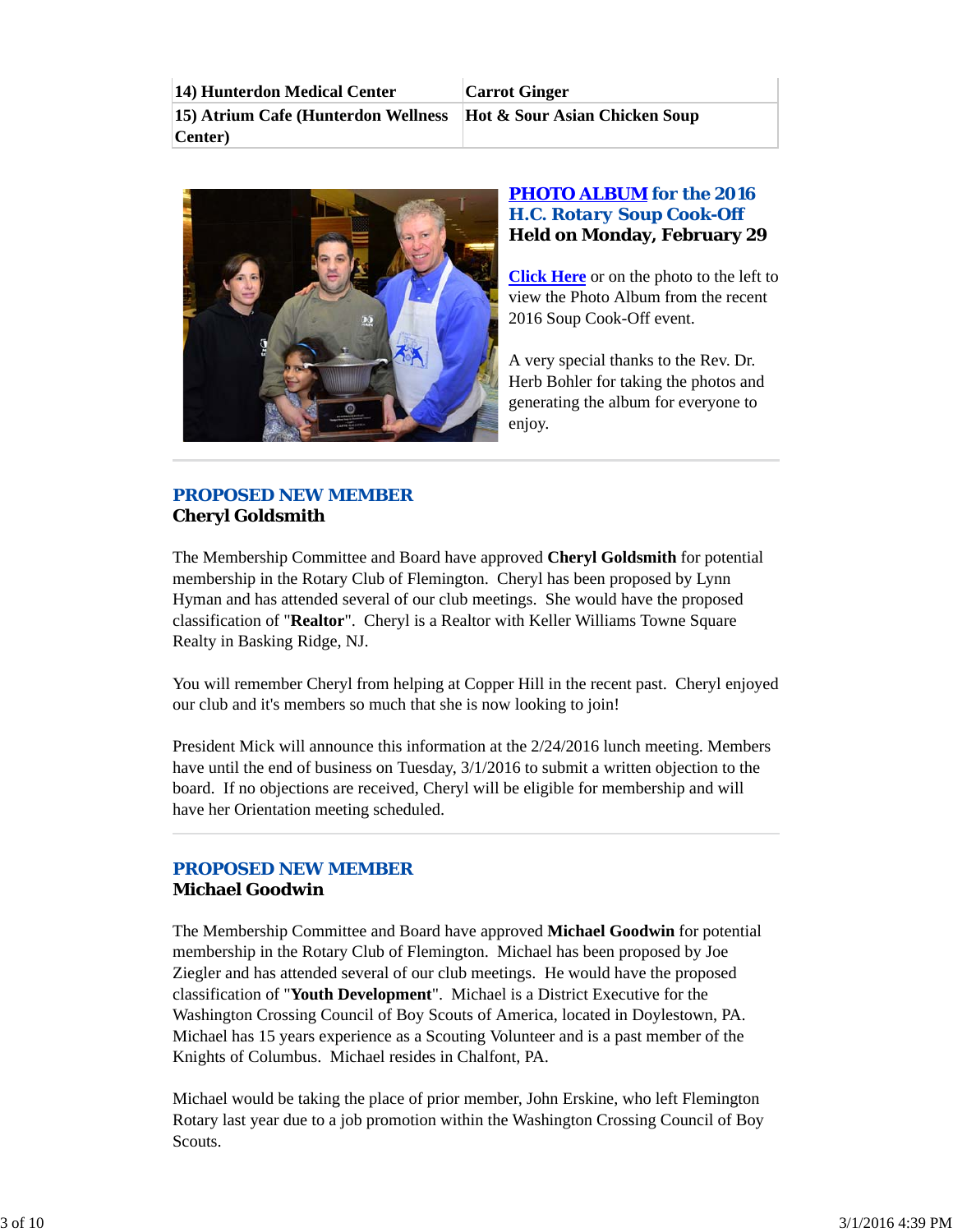President Mick will announce this information at the 2/24/2016 lunch meeting. Members have until the end of business on Tuesday, 3/1/2016 to submit a written objection to the board. If no objections are received, Michael will be eligible for membership and will have his Orientation meeting scheduled.

## *EAT, DRINK & SHARE*

**Monday, March 14, 2016** The Pines Manor, 6pm to 9pm 2085 State Route 27, Edison, NJ 08817

Our Rotary District 7510 will be hosting their annual Eat, Drink & Share fundraiser on Monday, 3/14/2016. Our club annually takes a table of (10) with additional tickets available for purchase. If anyone is interested in attending, please **Click Here** to email President Mick Schaible.

Once the complimentary tickets are gone, additional tickets will be available for purchase in advance or at the door for \$50 per person. **Click Here to view the flyer** for additional information.



## *The Flemington Rotary MEMBER DIRECTORY Is Updated on the Website*

A PDF copy of the Club Directory is now kept on the club website, located on the password protected "**Members Only**" page. To access this, simply goto **www.FlemingtonRotaryNJ.org** and click on "Members

Only" in the upper left. The page is password protected. If you do not have the password, simply email us and request it.

If you see any updates that need to be made (a change of address, email, phone number, something is not listed correctly, etc.), please email Sandy Clark and request any changes to be made. **Click Here** to generate an email to Sandy.



# *SPEAKERS & PROGRAMS BEING SOUGHT*

President Mick is looking for some ideas for upcoming meeting programs and speakers. If you have any leads, please pass them onto Mick Schaible, who will follow-up to schedule the speaker.

**Click here** to generate an email directly to Mick.



As you know, the Rotary Club of Flemington is a member of the H.C. Chamber of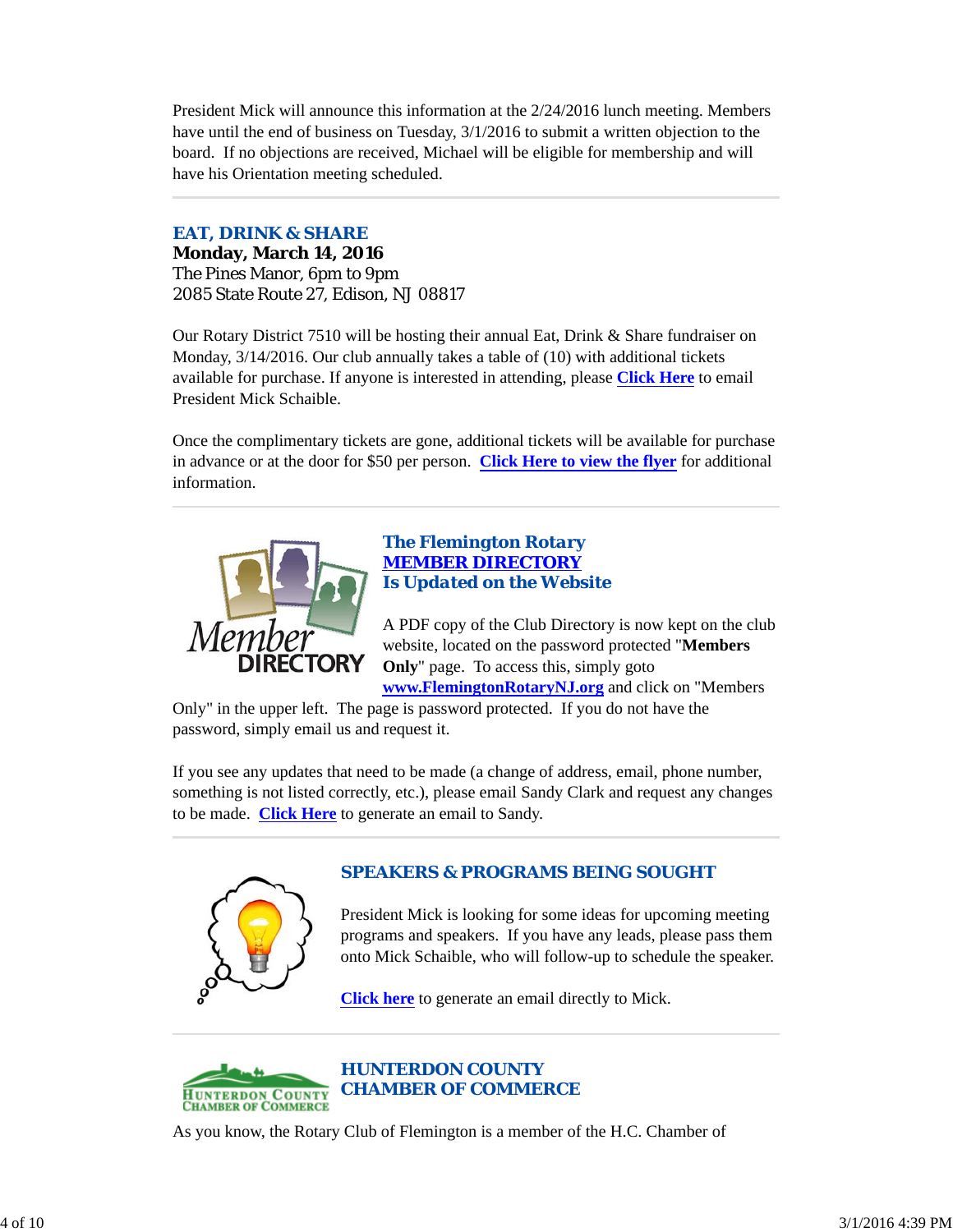Commerce. This enables all Rotarians the ability to attend a Chamber function as a "member". If someone asks you what your business is, you would explain that you are a member representing the Rotary Club of Flemington. **Click Here** to visit the Chamber website for a listing of upcoming events.



## *Jersey Talk Radio - Internet Radio "THE ROTARY HOUR"* **Tuesdays** from **5pm to 6pm**

PDG Megan Jones-Holt is the host of "The Rotary Hour" on the "Jersey Talk Radio" internet radio station. She is always looking for guests to have on the show. If you are intersted, please get in touch with Megan at (908)894-4590 or **mjonesholt@gmail.com**.

**Click Here** to listen to the Internet Radio station from your PC, smart phone, mobile device, etc.



## *FLEMINGTON BUSINESS IMPROVEMENT DISTRICT* www.downtownflemington.com

If you would like to learn more about events and activities going on around Flemington, please **CLICK HERE** to visit the Flemington Business Improvement District (BID) website.

## *ROTARY DISTRICT 7510 NEWS*

**Click Here** to read the current news from our Rotary District 7510.

## *SPEAKERS & PROGRAMS BEING SOUGHT*

We are always seeking new or creative ideas for upcoming meeting programs and speakers. If you have any leads, please pass them onto Mick Schaible. **Click here** to generate an email directly to Mick.

## *UPCOMING DATES TO NOTE*

#### **Summary of Upcoming Club Meeting Programs**:

Wed, 3/09: Dave Harkness: Classification Talk. Also, the official induction of Ann del Campo as officiated by Wayne Randolph. Wed, 3/16: TBA Wed, 3/23: TBA Wed, 3/30: TBA

**Next RCOF Board Meeting**: Tues, 3/15/2016 at 6:00 PM. (Meetings held bi-monthly). **Next Membership Meeting**: Wed, 3/9/2016 at 1:30 PM (Usually the 2<sup>nd</sup> Wed).

**Upcoming RCOF Club Events, Fundraisers, Fellowship Events, Etc**.: Sun, 6/12: **8th Annual Bark in the Park - Dog Walk**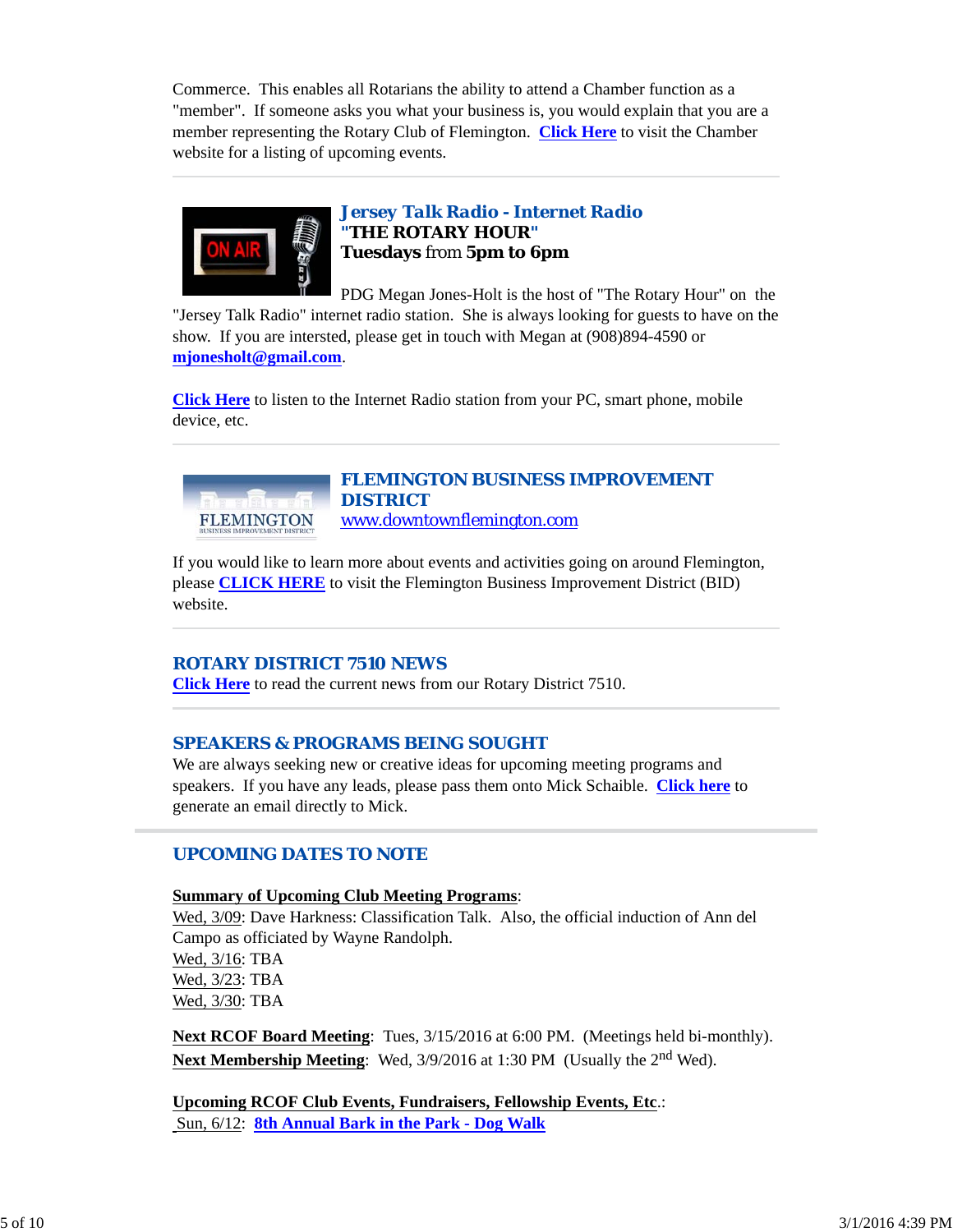## **Rotary District 7510 Events & Functions:**

Fri, 3/4: President-Elect Training Seminar (PETS 1) - Bridgewater Marriott Hotel 3/18 to 3/19: President-Elect Training Seminar (PETS 2) - Hanover Marriott Hotel Wed, 4/27: District Assembly at 2:30pm - Bridgewater Marriott Hotel May 13-15: **District Conference** at the Inn at Pocono Manor

## *COMMITTEE LIST:*

**Click Here** to download the listing of all current Club Committee's and its members.

## *"MEMBERS ONLY" WEBSITE:*

#### **Click Here for the Members Only section of the website to find:**

- 1) The "Membership Proposal Form" to propose a new member.
- 2) New Member Information.
- 3) An Online Copy of the Club Membership Directory.
- 4) A Link to All Photos Albums of the Club.

## *ROTARY WEBSITE LINKS:*

Rotary International: **www.Rotary.org** Rotary District 7510: **www.RotaryNJ.org**

## *NEARBY ROTARY CLUB MEETINGS:*

As A Rotarian, you are Welcome to attend a Rotary Club meeting anywhere in the world. Click here for the Rotary Club Locator App. Or see below for some local meetings:

#### Mondays

**Lambertville/New Hope** (6:30 pm) - Lambertville Station Restaurant; 11 Bridge Street, Lambertville NJ 08530

**Piscataway** (12:15 pm) - Radisson Hotel; 21 Kingsbridge Road, Piscataway, NJ 08854

#### Tuesdays

**Whitehouse** (12:15 pm) - Max's 22; 456 Route 22 West, Whitehouse Station, NJ 08889 **Princeton** (12:15 pm) - The Nassau Club; 6 Mercer Street, Princeton, NJ 08540 **Bridgewater-Bound Brook** (12:15 pm) - Arbor Glenn; 100 Monroe St, Bridgewater 08807

#### Wednesdays

**Branchburg Township** (7:30 am): Stoney Brook Grille; 1285 Route 28, North Branch, NJ 08876

**Flemington** (12:15pm): Copper Hill Country Club; 100 Copper Hill Road, Ringoes, NJ 08851

**Hillsborough Township** (6:15 pm): Pheasant's Landing; 311 Amwell Road (Rt. 514), Hillsborough, NJ 08844

#### Thursdays

**Clinton Sunrise** (7:30 am): Clinton Fire Department; New Street, Clinton, NJ 08809 **Somerville/Bridgewater** (12:15 pm): Bridgewater Manor; 1251 US Highway 202/206, Bridgewater, NJ 08807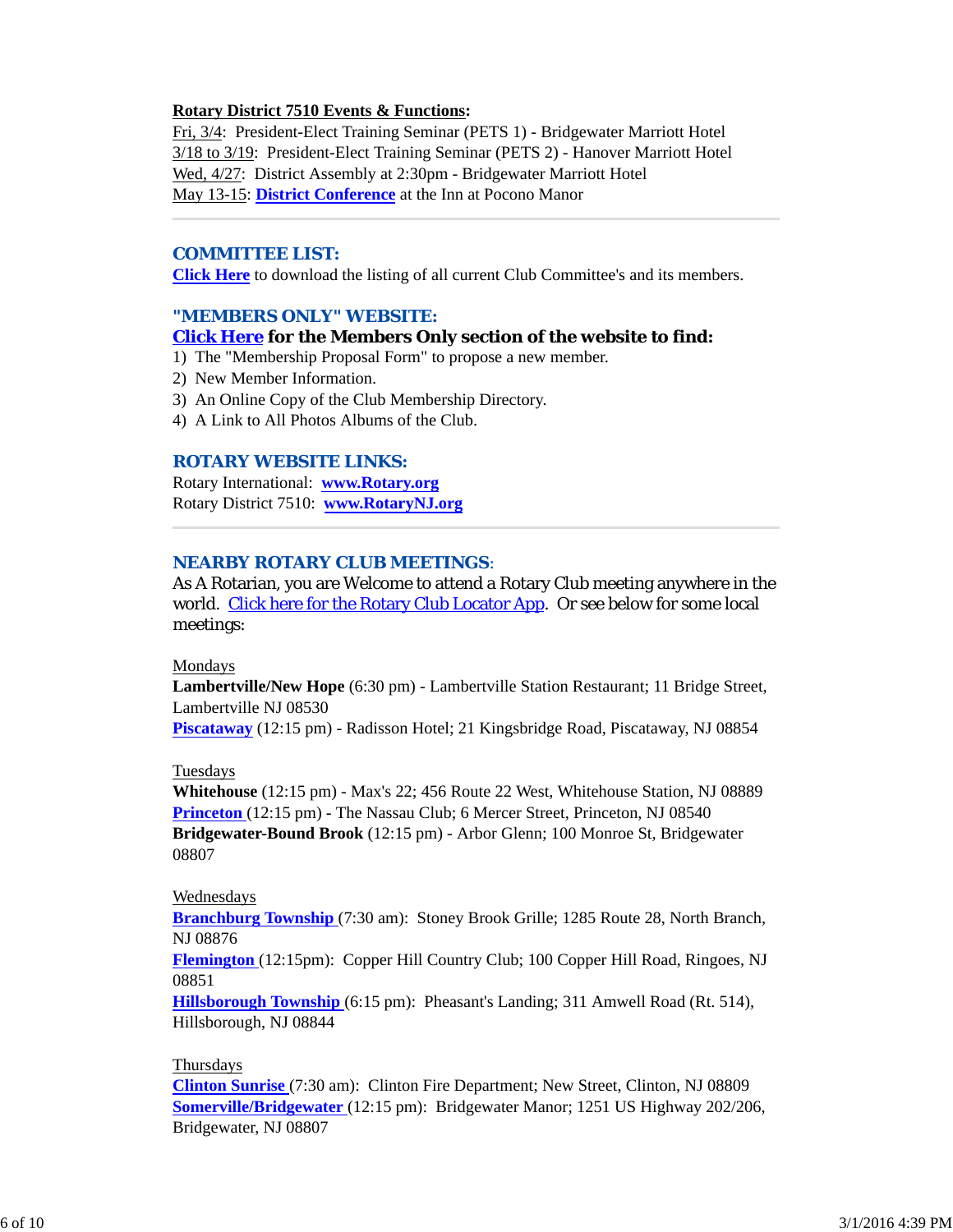**Trenton** (12:15 pm): Freddie's Tavern; 12 Railroad Avenue, West Trenton, NJ 08628

Fridays **North Hunterdon** (12:15 pm): Beaver Brook County Club; 25 County Club Drive, Annandale, NJ 08801 **Princeton Corridor** (12:15pm): Hyatt Regency; 102 Carnegie Center, Rt. 1 North, Princeton, NJ 08540

eClub

**Rotary eClub of Hunterdon Horizon**: View website for meetings or online makeups.

RI President's Call for Action in **2015-2016**: **"Be A Gift To The World"**

**Rotary Club of Flemington - Our 92nd Year**

Founded October 3, 1923 \* Charter #1529 \* District 7510

| <b>Club President</b>                                        | <b>Mick Schaible</b>                         |  |  |
|--------------------------------------------------------------|----------------------------------------------|--|--|
| President-Elect                                              | D.J. Wright                                  |  |  |
| Secretary                                                    | <b>Chris Steffner</b>                        |  |  |
| Treasurer, General                                           | <b>Bob Newland</b>                           |  |  |
| Treasurer, Lunch                                             | <b>Lynn Hyman</b> (immediate Past-President) |  |  |
| <b>Board Member</b>                                          | <b>Chris Kamnitsis</b>                       |  |  |
| <b>Board Member</b>                                          | <b>Joe Ziegler</b>                           |  |  |
| Sergeant-at-Arms                                             | <b>Jim Davidson</b>                          |  |  |
| R.I. President                                               | <b>K.R. "Ravi" Ravindran</b> (Sri Lanka)     |  |  |
| District Governor (DG)                                       | <b>Hal Daume</b> (Berkeley Heights, NJ)      |  |  |
| District Governor Elect (DGE)                                | <b>Charles Minton</b> (Union, NJ)            |  |  |
| District Governor Nomimee (DGN)                              | <b>Bob Zeglarski</b> (Roselle-Rosselle Park) |  |  |
| <b>Assistant District Governor (ADG)</b>                     | <b>Albert Varga</b> (Lambertville-New Hope)  |  |  |
| Club Meetings: Wednesday, 12:15 pm, Copper Hill Country Club |                                              |  |  |

100 Copper Hill Road, Ringoes 08551





Be a gift to the world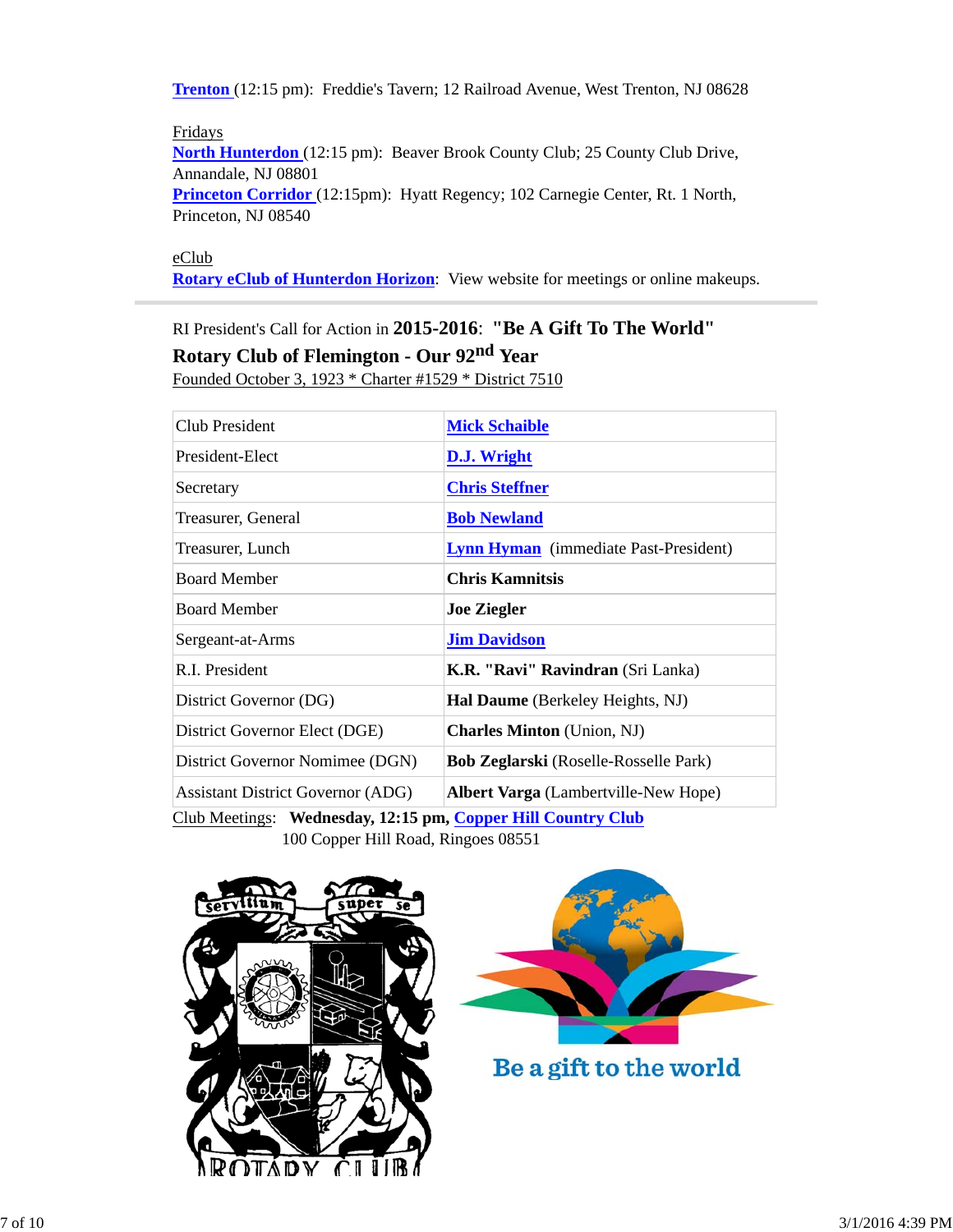

**MISSION STATEMENT:** The mission of Rotary International is to assist and guide Rotarians and Rotary clubs to accomplish the Object of Rotary to ensure Rotary's continuing relevance and to help build a better world, emphasizing service activities by individuals and groups that enhance the quality of life and human dignity, encouraging high ethical standards, and creating greater understanding among all people to advance the search for peace in the world.

**THE OBJECT OF ROTARY:** The object of Rotary is to encourage and foster the ideal of service as a basis of worthy enterprise and, in particular, to encourage and foster:

**1st**: The development of acquaintance as an opportunity for service;

**2nd**: High ethical standards in business and professions, the recognition of the worthiness of all useful occupations, and the dignifying of each Rotarian's occupation as an opportunity to serve society;

**3rd**: The application of the ideal of service in each Rotarian's personal, business and community life;

**4th**: The advancement of international understanding, goodwill, and peace through a world fellowship of business and professional persons united in the ideal of service.

**THE 4-WAY TEST**: "Of the things we think, say or do:

- **1st**: Is it the Truth?
- 2<sup>nd</sup>: Is it Fair to all concerned?
- **3rd**: Will it build goodwill and better friendships?
- **4th**: Will it be beneficial to all concerned?"

## *ROTARY's AVENUE'S OF SERVICE*:

**1)** Through **Club Service**, we have fun, build lasting friendships, and make sure that our club runs well.

**2)** Through **Vocational Service**, we volunteer our professional skills to serve others and promote integrity in everything we do.

**3)** Through **Community Service**, we address local needs and work with our community to bring lasting improvements.

**4)** Through **International Service**, we meet humanitarian needs around the globe and promote world understanding and peace.

**5)** Through **Youth Service**, we work with young people to help them become the next generation of leaders, visionaries, and peacemakers.

## **2015-2016 CLUB MEMBER ROSTER Rotary Club of Flemington, NJ** Current Number of Members: 42

**Rotarian Member Since Classification** Black, Bruce B. 2007 Health and Fitness Bohler, Herbert C. (Herb) 1977 Specialty Advertising **Campbell, Jennifer 2015 General Practice**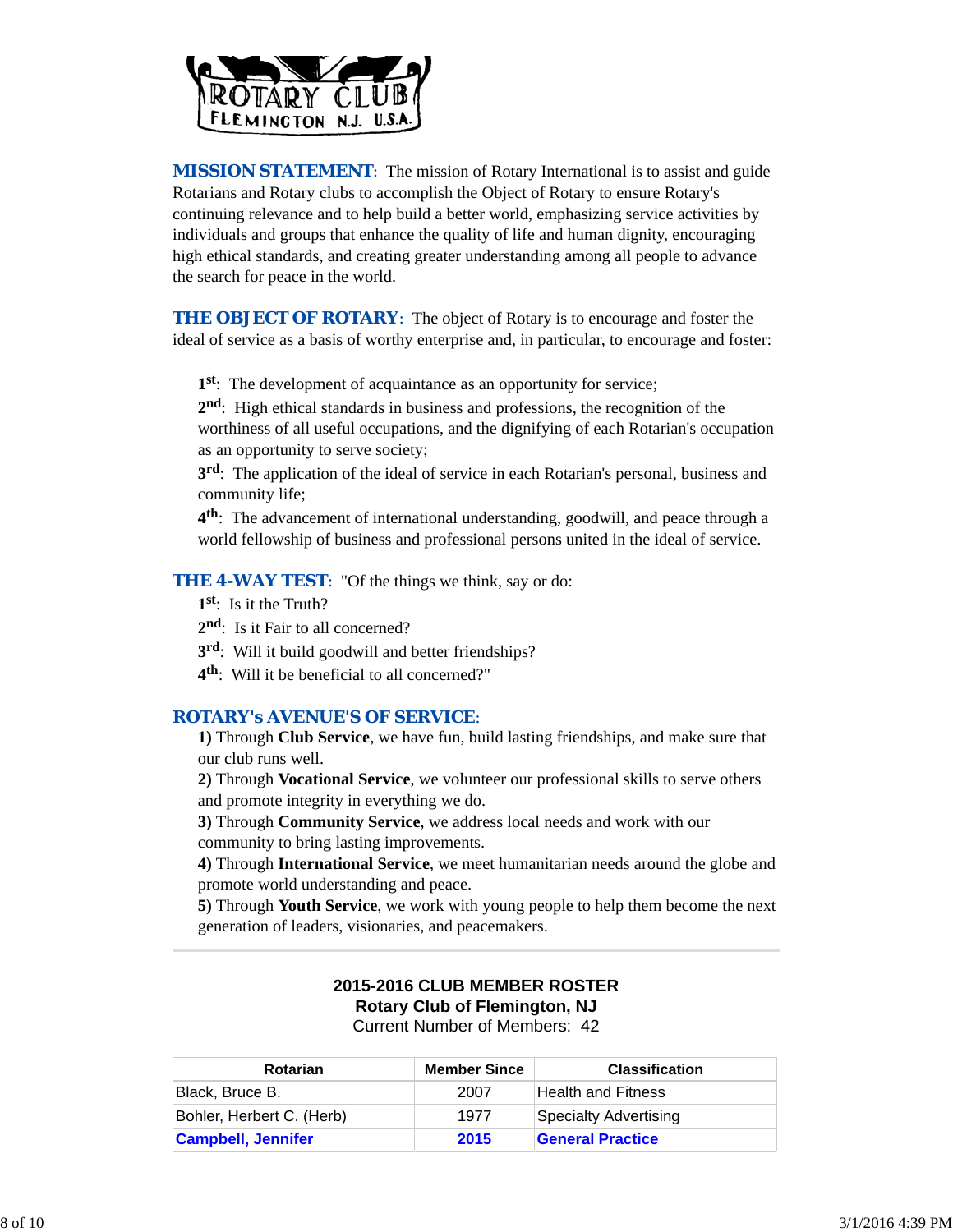| Chittenden, Robert L. (Bob)       | 2003 | M.E.F.P. Consulting Engineering |
|-----------------------------------|------|---------------------------------|
| Clark, Arthur L. (Sandy)          | 1987 | Printing                        |
| Davidson, James G. (Jim)          | 2002 | <b>Rubber Products</b>          |
| del Campo, Ann                    | 2016 | <b>Scientist &amp; Farmer</b>   |
| Ferrari, Frederick J. (Fred)      | 1964 | Orthodontia                     |
| Fisher, Charles H. (Charlie)      | 1961 | <b>Funeral Services</b>         |
| Fisher, Thomas H. (Tom)           | 2012 | Property & Casualty Insurance   |
| <b>Harkness, David W. (Dave)</b>  | 2015 | <b>Hospital Affairs</b>         |
| Harrison, Jeffrey (Jeff)          | 1996 | Psychotherapy                   |
| Hyman, Lynn                       | 2010 | <b>Retail Banking</b>           |
| Kamnitsis, Christopher P. (Chris) | 2001 | <b>Financial Planning</b>       |
| Kavanagh, Michele                 | 2013 | <b>Community Banking</b>        |
| <b>Kritharis, Nikolaos (Nik)</b>  | 2016 | <b>Dentistry</b>                |
| Liebross, Ira                     | 1997 | <b>Family Medicine</b>          |
| Loew, Darren                      | 2002 | Orthodontics                    |
| Martin, Teresa (Terry)            | 1993 | Solid Waste/Recycling           |
| Mazujian, Harry                   | 2004 | Clergy                          |
| McWilliams, Nancy                 | 1992 | Psychotherapy                   |
| Metz, Kim                         | 2007 | <b>Technical Education</b>      |
| Muller, George D.                 | 1964 | <b>Cut Glass Manufacturing</b>  |
| Nastasi, William (Bill)           | 1996 | <b>General Contracting</b>      |
| Newland, Robert D. (Bob)          | 1998 | Insurance                       |
| Ownes, Terry M.                   | 1987 | <b>Floor Covering</b>           |
| Phelan, Christopher J. (Chris)    | 2009 | <b>Chamber Of Commerce</b>      |
| Randolph, R. Wayne                | 1982 | <b>Veterinary Medicine</b>      |
| Reinbacher, Otto A.               | 1997 | Clergy                          |
| Rogow, Stephen S. (Steve)         | 1973 | Orthodontics                    |
| Schaible, R. Michael (Mick)       | 1998 | <b>Appraisal Services</b>       |
| Skowronek, Kenneth J. (Ken)       | 1994 | <b>Family Law</b>               |
| Sollner, Richard F. (Dick)        | 1962 | Air Transportation              |
| Steffner, Christina (Chris)       | 2014 | Education                       |
| Stothoff, Richard H. (Dick)       | 1966 | Sanitary Engineering            |
| Weinstein, Theodore H. (Ted)      | 1994 | <b>Pulmonary Medicine</b>       |
| Widico, Karen A.                  | 1997 | <b>Public Health Services</b>   |
| Williams, Gwen                    | 1991 | Purchasing/Manufacturing        |
| Wise, Robert (Bob)                | 1992 | <b>Hospital Administration</b>  |
| Woske, Harry                      | 1977 | Cardiology                      |
| Wright, Daniel J. (D.J.)          | 2003 | <b>Funeral Services</b>         |
| Ziegler, Joseph E. (Joe)          | 1988 | <b>Investment Advisor</b>       |
| Zullo, John J. (Johnnie)          | 1987 | <b>Chemical Engineering</b>     |